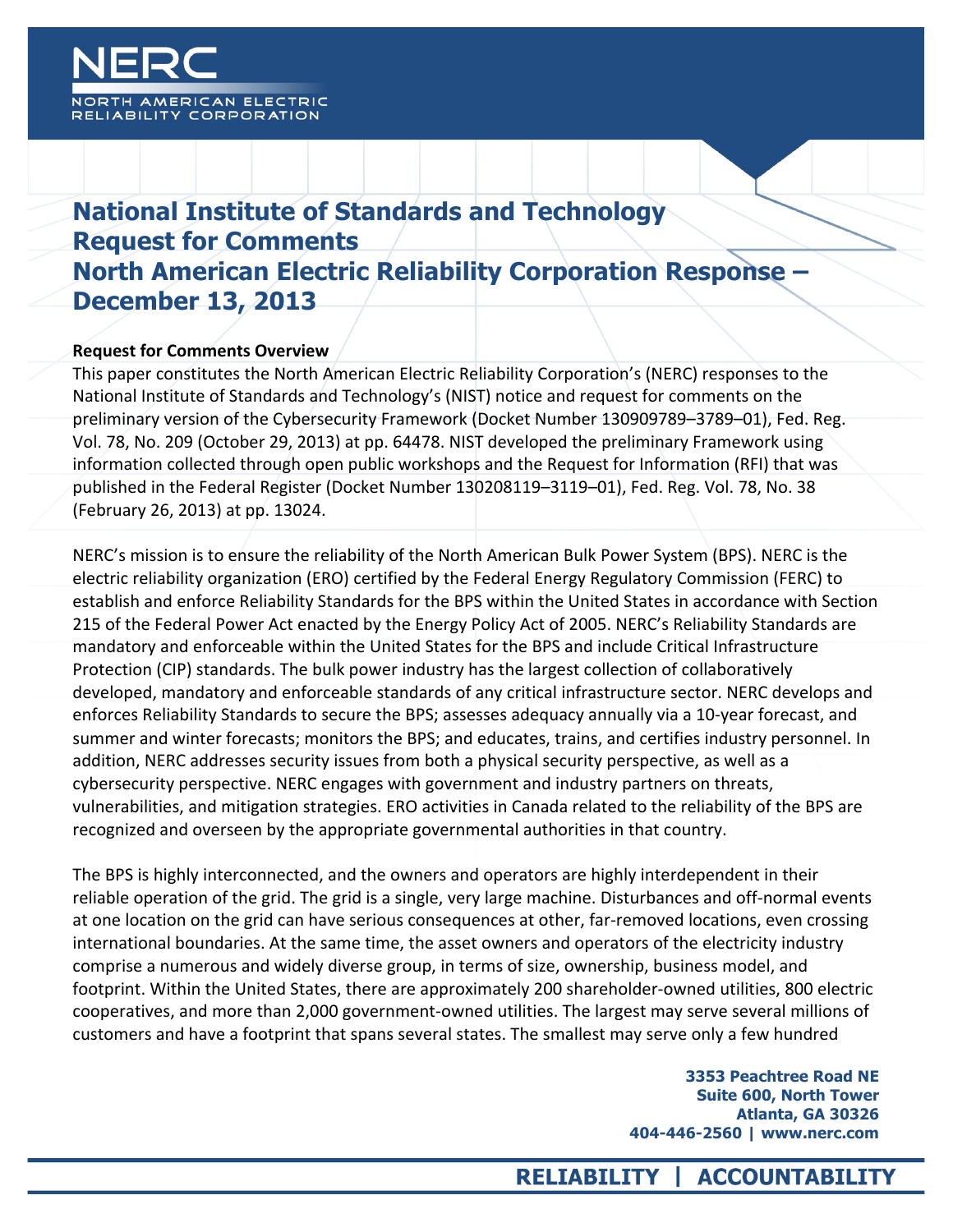customers in a single municipality. Some entities are vertically integrated utilities that own and operate generation, transmission, and distribution assets. Other entities own no assets, but they have operating control over the transmission assets owned by third party entities, in a number of states. Some entities own and operate only transmission assets, while other entities may own or operate only generation assets.

### **The Preliminary Cybersecurity Framework**

NERC believes the Cybersecurity Framework should provide a baseline cross-sector approach that, along with existing efforts, will further assist organizations in assessing and managing cyber risks. The Cybersecurity Framework should recognize existing efforts as equally effective measures to assist organizations in assessing and managing cyber risks, and it should encourage and provide incentives to entities to employ measures that go beyond those in the Framework.

#### *Areas for Consideration*

While NERC believes the Framework is a good starting point for organizations to initiate or bolster cybersecurity risk management activities, NIST and the Department of Homeland Security (DHS) should consider addressing the following areas before finalizing this first version of the Framework.

*Recognize Existing Standards and Activities.* The Electricity Sub-sector is more advanced in its cybersecurity efforts, and has several means available to it to meet the goals of the Framework. Over the course of the Framework development, NERC and the Electricity Sub-sector have emphasized and reiterated to NIST and DHS the importance of recognizing existing standards and practices under which sectors and companies are already operating. In the current and future versions of the Framework, the Framework should not duplicate, replace, or conflict with existing standards or risk-management activities, particularly if these standards and activities exceed the baseline approach outlined in the Framework. In its current state, the Framework provides a baseline approach, but it does not adequately recognize the existing mandatory standards and activities.

NERC has established Reliability Standards and has undertaken other efforts such as developing policies and procedures to address risk, including cybersecurity risk. These efforts include:

- Mandatory and enforceable CIP Reliability Standards, applicable to certain BPS users, owners, and operators
- Electricity Sector Information Sharing and Analysis Center (ES-ISAC) activities, including issuing alerts and providing analysis related to cybersecurity concerns
- High-Impact Low-Frequency Task Force reports identifying recommendations for owners and operators with respect to addressing severe impact resilience, cyber attacks, spare equipment, and geomagnetic disruptions
- Grid Security Exercise (GridEx) I and GridEx II, the only distributed-play exercise series focused solely on the Electricity Sub-sector in North America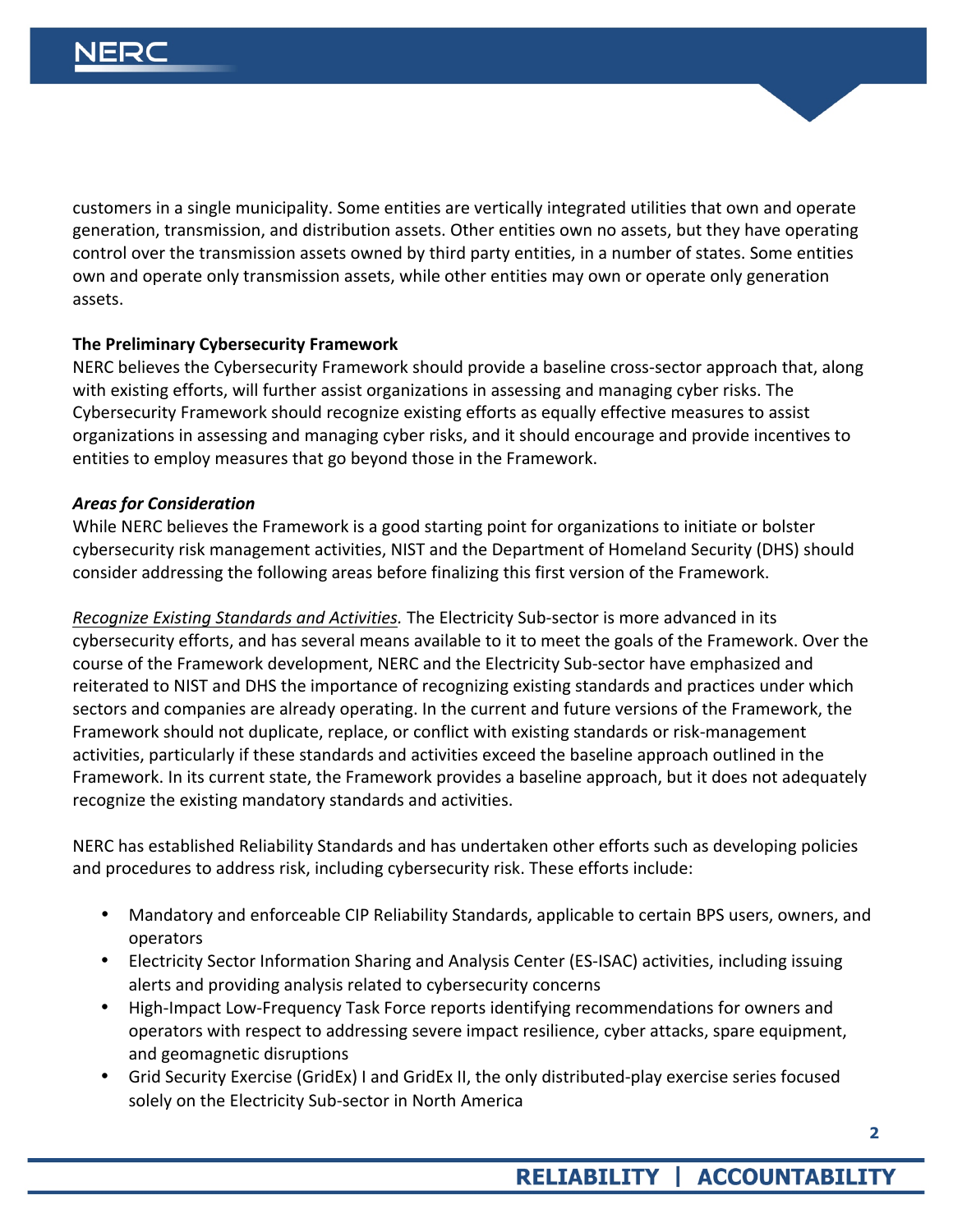- Government partnership initiatives, including the DHS's National Level Exercise series and various cybersecurity forums and briefings with Canadian government agencies, as well as the White House–initiated, Department of Energy (DOE)-led Electricity Sub-sector Cybersecurity Capability Maturity Model (ES-C2M2)
- Electricity Sub-sector Cybersecurity Risk Management Process (RMP) Guideline, developed with DOE, NIST, NERC, and the sub-sector, which supports ongoing development and measurement of cybersecurity capabilities and entity risk within the sub-sector

Additionally, in 2012, NERC established the Reliability Issues Steering Committee (RISC) to consider various threats to reliability, including those threats associated with cybersecurity, and to allocate appropriate levels of resources to respond to those threats. In February 2013, the RISC recommended to NERC's Board of Trustees that it consider threats associated with cyber attacks one of NERC's top priorities. NERC's Board accepted this recommendation, and the RISC is now working with NERC's Critical Infrastructure Department staff to develop actionable strategic plans for dealing with cyber attacks.

NERC's current risk management activities are mature and continue to evolve, and should be recognized as equally effective measures and as efforts that go beyond the Framework's baseline approach.

*Identify Incentives Early.* Throughout the Framework development process, NIST and DHS discussed the concept of incentives to encourage organizations to use the Framework. Cybersecurity insurance is one incentive that NIST, DHS, and the private sector have discussed extensively. These incentives need greater clarity and definition. NIST and DHS should clarify what organizations can do to achieve which incentives, and how, for example, insurance companies will acknowledge and accept these activities.

NIST and DHS should also clarify that companies or sectors that currently conduct risk management activities beyond those in the Framework (e.g., complying with mandatory NERC Reliability Standards, engaging in C2M2 activities), are eligible for incentives, and provide guidance on information needed to qualify and maintain the incentives.

Identifying early in the process what the incentives are and how organizations can benefit from them will not only provide clarity to the organizations on what activities they could employ, but would also encourage greater participation in risk management activities.

*Keep the Framework Voluntary.* The Framework was developed to reduce cyber risks to critical infrastructure. The Electricity Sub-sector—as well as several other sectors—already engages in significant cyber risk management activities. Mandating use or adoption of the Framework may conflict with, or create duplicative activities that may already be mandated by regulatory authorities, or are already in practice through Information Sharing and Analysis Centers or other information sharing organizations.